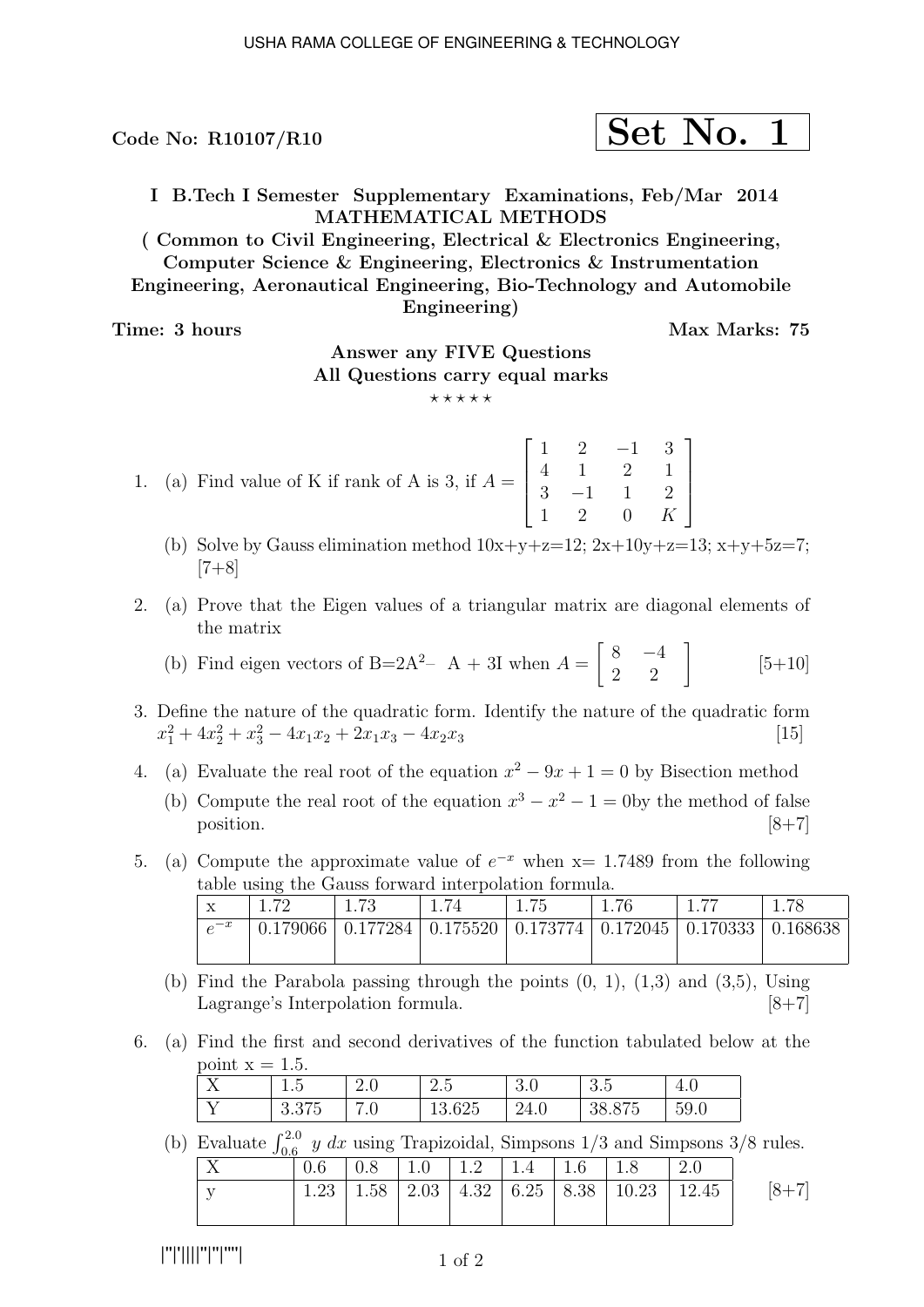- 7. (a) Solve  $y^1=3x+y/2$ ,  $y(0)=1$  by Taylor series method and hence find  $y(0.1)$ ,  $y(0.2)$ 
	- (b) Solve the equation  $\frac{dy}{dx} = xy + 1$ , y(0)=1 by Picard's method and hence find  $y(0.1)$  [8+7]
- 8. (a) Fit a least square parabola  $y = a + bx + cx^2$  to the following data

| ΙX |  | $\vert$ -2 $\vert$ -1 $\vert$ 0                  |  |  |
|----|--|--------------------------------------------------|--|--|
|    |  | $4.63$   2.11   0.67   0.09   0.63   2.15   4.58 |  |  |
|    |  |                                                  |  |  |

(b) Fit a straight line of the form  $y = a + bx$  to the following data

| $-$<br>. . |   | - |   |   |  |
|------------|---|---|---|---|--|
|            | - |   | — | - |  |

### $***$ \*\*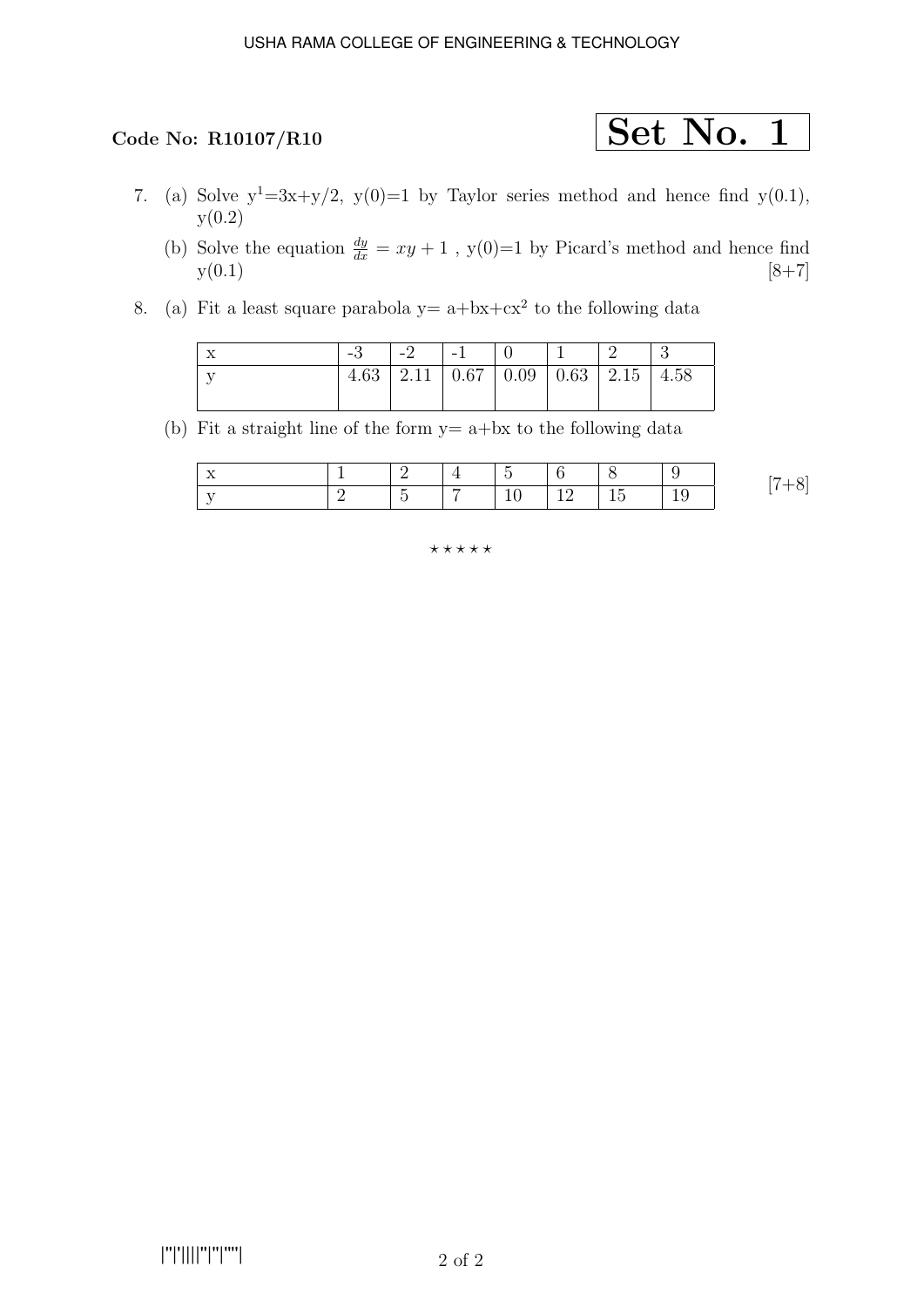Code No:  $R10107/R10$ 

$$
\fbox{Set No. 2}
$$

I B.Tech I Semester Supplementary Examinations, Feb/Mar 2014 MATHEMATICAL METHODS

( Common to Civil Engineering, Electrical & Electronics Engineering, Computer Science & Engineering, Electronics & Instrumentation Engineering, Aeronautical Engineering, Bio-Technology and Automobile Engineering)

Time: 3 hours Max Marks: 75

# Answer any FIVE Questions All Questions carry equal marks

 $***$ \*\*

1. (a) Find rank of  $A =$  $\sqrt{ }$  $\overline{\phantom{a}}$ 2 1 3 0 1 2 4 0 2 1  $\frac{-2}{c}$ 6 1 using Normal Form

(b) Solve by Gauss seidal method  $x+4y+15z=24$ ,  $x+12y+z=26$ ,  $10x+y-2z=10$  $[7+8]$ 

2. (a) Find Eigen Vectors of  $\begin{bmatrix} 5 & 4 \\ 1 & 2 \end{bmatrix}$ 

(b) If  $\lambda$  is an Eigen value of A then prove that  $\frac{|A|}{\lambda}$  is an Eigen value of Adj. A  $[7+8]$ 

3. Find the rank, signature and index of the quadratic form  $2x_1^2 + x_2^2 - 3x_3^2 + 12x_1x_2 4x_1x_3 - 8x_2x_3$  reducing it to normal form .Also write the linear transformation which brings about the normal reduction [15] which brings about the normal reduction

4. (a) Using Newton-Raphson's method compute  $\sqrt{41}$  correct to four decimal places.

- (b) Find a real root of the equation  $e^x = x + 2$ in the interval [1, 1.4] using bisection method.  $[8+7]$
- 5. (a) Apply Gauss backward interpolation formula to find y when  $x = 26$  form the following table:

| л | ◡                                   |                           |                    |    |
|---|-------------------------------------|---------------------------|--------------------|----|
|   | $\tilde{\phantom{a}}$<br>$\tilde{}$ | $\alpha$<br><b>.</b><br>ັ | . .<br>$\check{ }$ | ററ |

(b) Using Lagrange's interpolation formula, find the value of y when  $x = 2$  from the following data:

| $\mathbf{v}$<br>$\Lambda$<br>-- |    | -                                  |     |
|---------------------------------|----|------------------------------------|-----|
| $-$<br>. .                      | ΙV | $\sim$ $\sim$<br>٠.<br>$\check{ }$ | 259 |

6. (a) Find the value of  $f'(x)$  at  $x=0.01$  from the following table using Bessel's formula.

| $\boldsymbol{\mathrm{X}}$ | 0.02 | $\mid 0.03$                                                     | $\vert 0.04$ | $\pm 0.05$ | 0.06 |
|---------------------------|------|-----------------------------------------------------------------|--------------|------------|------|
| f(x)                      |      | $0.1023$   $0.1047$   $0.1071$   $0.1096$   $0.1122$   $0.1148$ |              |            |      |

(b) Find the area bounded by the curve  $y = e^{-\frac{x^2}{2}}$ , x - axis between  $x = 0$  and x  $= 3$  by using Simpson's  $3/8$  rule. [8+7]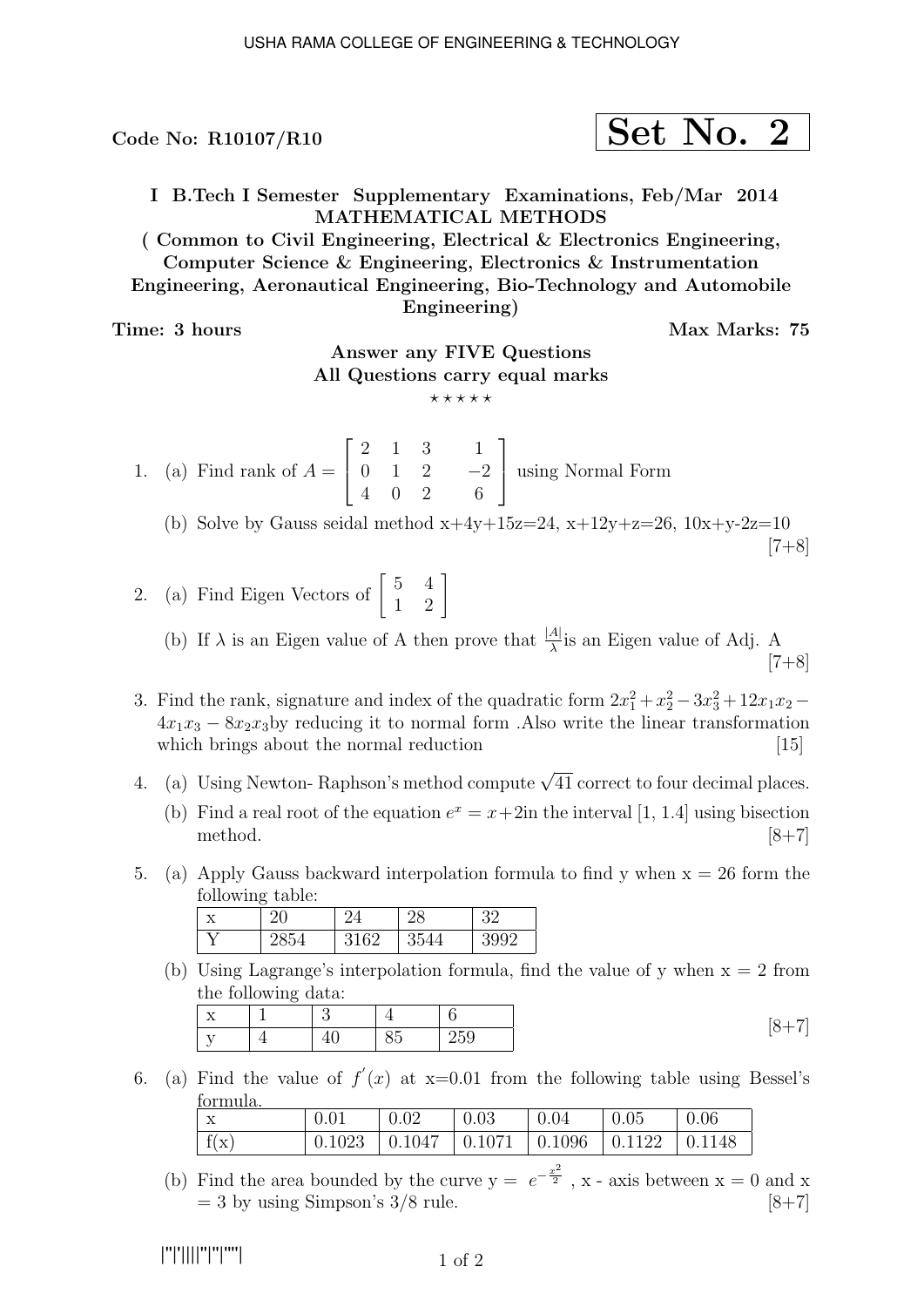# Code No: R10107/R10  $\boxed{\text{Set No. 2}}$

- 7. (a) Solve  $y^1=x-y$ ,  $y(0)=1$  by modified Euler's method and find  $y(0.1)$ ,  $y(0.2)$ 
	- (b) Apply third order R-K method to find  $y(0.25)$  where  $y^1=1+xy$ ,  $y(0)=1$  [8+7]

|  |  | 8. (a) Fit a power curve $y=ax^b$ to the following data |  |  |  |
|--|--|---------------------------------------------------------|--|--|--|
|  |  |                                                         |  |  |  |

| $-$<br>--<br>-- |     |  |  |
|-----------------|-----|--|--|
|                 | - - |  |  |

(b) Fit a curve of the type  $y = a + bx + cx^2$  to the following data

|               | . . |                        |                |           |                          |    |  |
|---------------|-----|------------------------|----------------|-----------|--------------------------|----|--|
| $\rightarrow$ |     |                        |                |           | $\overline{\phantom{0}}$ |    |  |
|               |     | $\overline{1}$ 2<br>∠ບ | $\frac{129}{}$ | $\mid$ 36 | $\Delta l$<br>ェぃ         | 46 |  |

 $***$ \*\*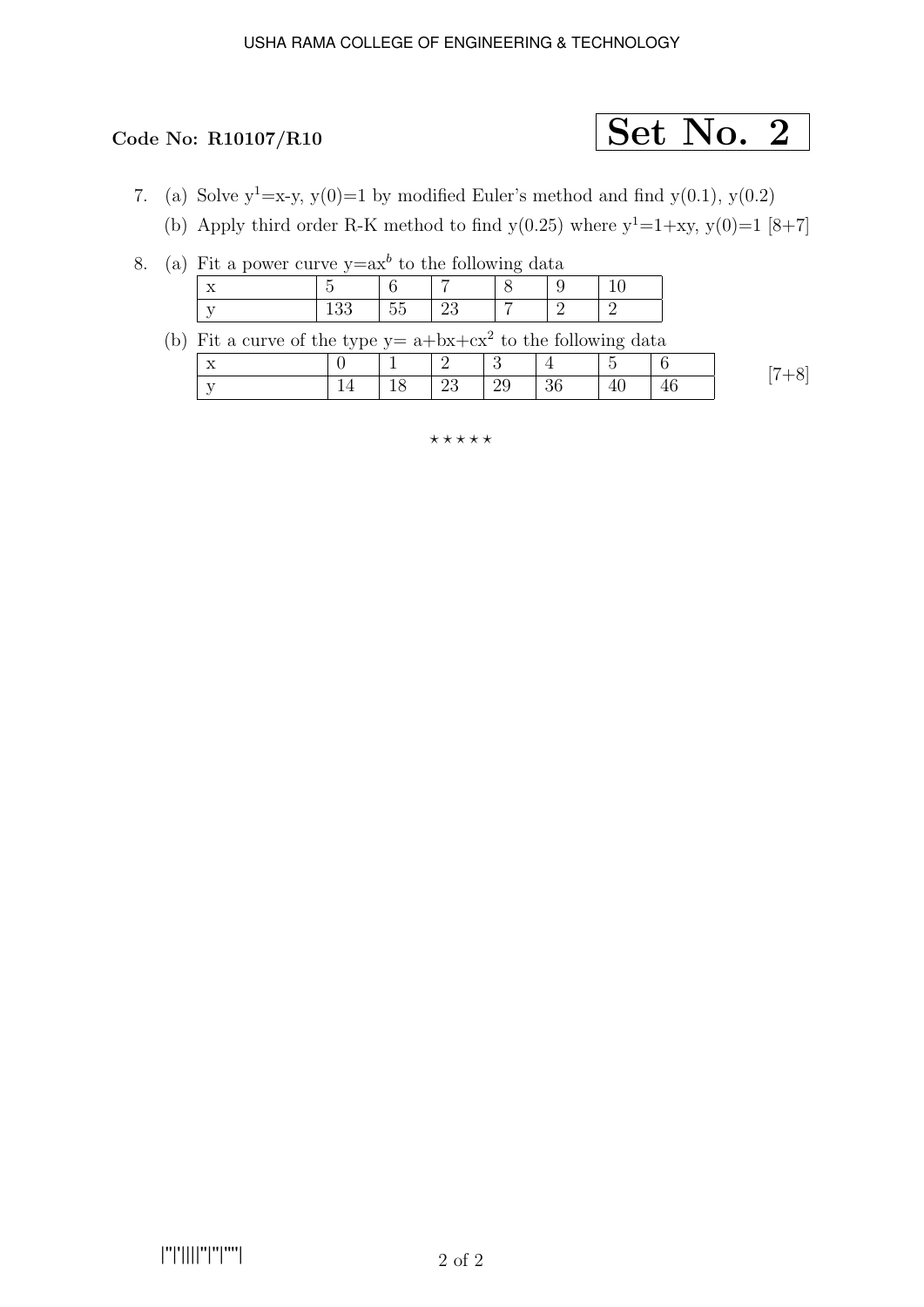Code No:  $R10107/R10$ 

$$
\fbox{Set No. 3}
$$

I B.Tech I Semester Supplementary Examinations, Feb/Mar 2014 MATHEMATICAL METHODS

( Common to Civil Engineering, Electrical & Electronics Engineering, Computer Science & Engineering, Electronics & Instrumentation Engineering, Aeronautical Engineering, Bio-Technology and Automobile Engineering)

Time: 3 hours and the set of the Max Marks: 75

# Answer any FIVE Questions All Questions carry equal marks

- $\star\star\star\star\star$
- 1. (a) Find rank using Normal Form  $A =$  $\sqrt{ }$  $\Big\}$ 1 2 3 6 2 4 2 8 3 3 1 7  $\theta$ 2 3 5 1  $\Bigg\}$ 
	- (b) Solve Homogeneous equations  $x_1+2x_2+3x_3=0$ ,  $2x_1+3x_2+x_3=0$ ,  $4x_1+5x_2+4x_3=0$ ,  $X_1+x_2-2x_3=0$  [7+8]
- 2. (a) Find Eigen values and Eigen vectors of  $\begin{bmatrix} 8 & 4 \\ 2 & 2 \end{bmatrix}$ (b) If  $\lambda$  is an Eigen value of A then prove that  $\lambda^{-1}$  is an Eigen value of A<sup>-1</sup> if it  $exists$  [7+8]
- 3. Find the rank, signature and index of the quadratic form  $2x_1^2 + x_2^2 3x_3^2 + 12x_1x_2 4x_1x_3 - 8x_2x_3$  reducing it to normal form .Also write the linear transformation which brings about the normal reduction [15] which brings about the normal reduction
- 4. (a) Find out square root of 25 given  $x_0=2$ ,  $x_1=7$  using Bisection method
	- (b) Solve the equation  $x^3 + 2x^2 + 10x = 20$  by iteration method [8+7]
- 5. (a) Use gauss forward interpolation formula to estimate  $f(32)$ , given  $f(25) =$ 0.2707,  $f(30) = 0.3027$ ,  $f(35) = 0.3386$ ,  $f(40) = 0.3794$ .

(b) Find the interpolating polynomial f(x) from the table given below.

6. (a) Using the table below, find  $f'(0)$ 

| $\tilde{\phantom{a}}$<br>$-$<br>∡ | _  |         |         |     |     |
|-----------------------------------|----|---------|---------|-----|-----|
| ◠<br>77<br>$\Lambda$              | ∠∪ | -<br>ഄഄ | --<br>◡ | 1 V | ◡▵◡ |

- (b) Evaluate  $\int_0^1 \sqrt{1+x^3} dx$  taking h = 0.1 using Simpson's 3/8<sup>th</sup> rule. [8+7]
- 7. (a) Solve  $y^1=x+y$  subject to the condition  $y(0)=1$  by Taylor series method and hence find  $y(0.2)$ ,  $y(0.4)$ 
	- (b) Solve  $y^1=x-y$ ,  $y(0)=1$  by Picard's method and hence find y at  $x=0.2$  [8+7]

|''|'||||''|''|''''|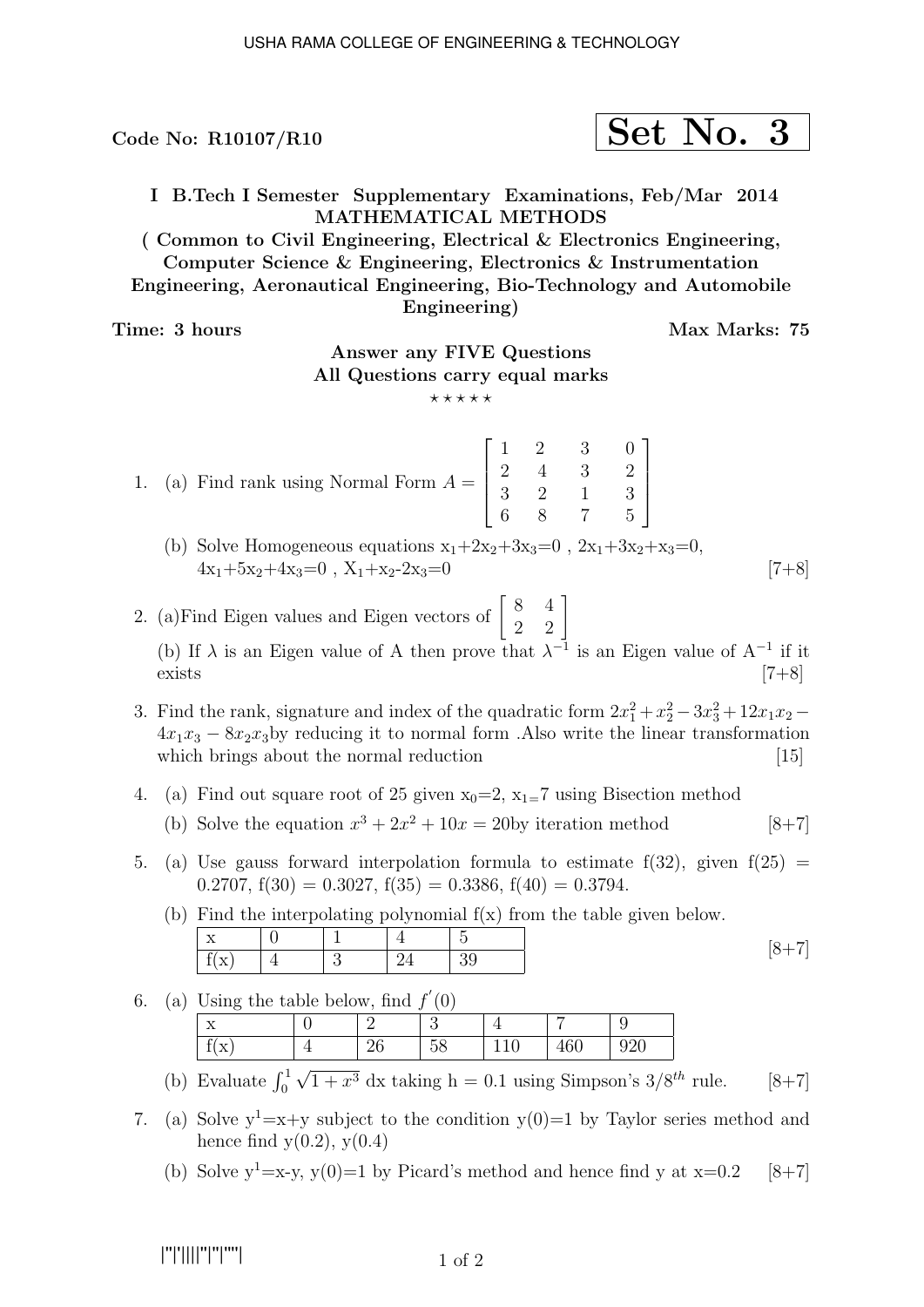# Code No: R10107/R10  $\text{Set No. } 3$

8. (a) Fit a curve of the type  $y = a + bx + cx^2$  to the following data

|         | 15                | 20                 | $^{\circ}$ 25 | -30 | 35   |
|---------|-------------------|--------------------|---------------|-----|------|
| $\cdot$ | $35.3 \, \, 32.4$ | 29.2   26.1   23.2 |               |     | 20.5 |
|         |                   |                    |               |     |      |

(b) Fit a curve of the type  $y=ab^x$  to the following data by the method of least squares

| $\mathbf{X}$ |      | ∠ | $5\overline{)}$ | $^{\prime}$ 10 | <sup>20</sup>                                       | $\vert 30 \vert$ | $\mid$ 40 | -50 |         |
|--------------|------|---|-----------------|----------------|-----------------------------------------------------|------------------|-----------|-----|---------|
| $\mathbf{x}$ | 98.2 |   |                 |                | $\vert$ 91.7   81.3   64   36.4   32.6   7.1   11.3 |                  |           |     | $[7+8]$ |
|              |      |   |                 |                |                                                     |                  |           |     |         |

⋆ ⋆ ⋆ ⋆ ⋆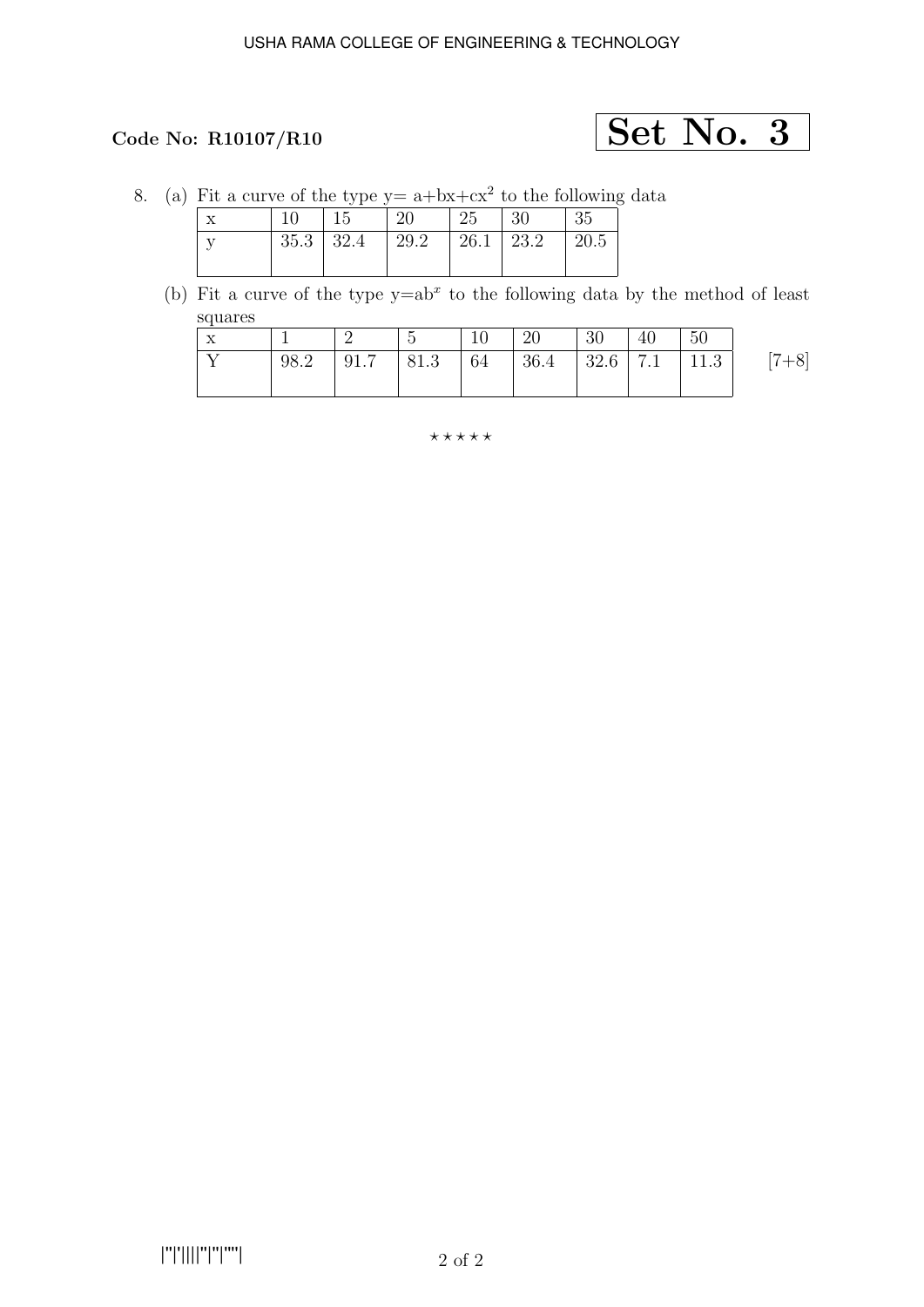I B.Tech I Semester Supplementary Examinations, Feb/Mar 2014 MATHEMATICAL METHODS

( Common to Civil Engineering, Electrical & Electronics Engineering, Computer Science & Engineering, Electronics & Instrumentation Engineering, Aeronautical Engineering, Bio-Technology and Automobile Engineering)

Time: 3 hours Max Marks: 75

1

 $\overline{1}$ 

# Answer any FIVE Questions All Questions carry equal marks

 $***$ \*\*

- 1. (a) Find rank of matrix using Normal form  $A =$  $\sqrt{ }$  $\overline{\phantom{a}}$ 1 2 3  $2 -2 1$ 3 0 4 −2 3 1
	- (b) Solve system of equations, if consistent  $2x-y-z=2$ ,  $x+2y+z=2$ ,  $4x-7y-5z=2$  $[7+8]$
- 2. Verify Cayley Hamilton theorem and find  $A^{-1}$  if  $A =$  $\sqrt{ }$  $\overline{\phantom{a}}$  $2 -1 2$  $-1$  2  $-1$  $1 -1 2$ 1  $\begin{bmatrix} 15 \end{bmatrix}$
- 3. Reduce the quadratic form to canonical from by an orthogonal reduction and state the nature of the quadratic form  $5x^2 + 26y^2 + 6xy + 4yz + 14zx$ . Also find its rank signature and index. [15]
- 4. (a) Using Newton-Raphson's method find the square root of a number and hence find the square root of 24.
	- (b) Find a real root of the equation  $x=e^{-x}$ , using Bisection method [8+7]
- 5. (a) Apply Gauss's forward formula to find  $f(x)$  at  $x = 3.5$  from the table below.  $X$  2 3 4 5  $F(x)$  2.626 3.454 4.784 6.986
	- (b) Find sin  $45^{\circ}$  using Gauss's backward interpolation formula given that sin  $20^{\circ}$  $= 0.342$ , sin  $30^{\circ} = 0.502$ , sin  $40^{\circ} = 0.642$ , sin  $50^{\circ} = 0.766$ , sin  $60^{\circ} = 0.866$ , sin  $70^0 = 0.939$ ,  $\sin 80^0 = 0.984$ . [8+7]
- 6. (a) Given the following table. Find  $f'(1)$  and  $f''(3)$

| $\sim$ $\sim$<br>- - |  |        |               |
|----------------------|--|--------|---------------|
| - 12                 |  | -<br>- | $\sim$ $\sim$ |

| (b) Find approximate value of $\int_1^{1.04} f(x) dx$ using the following table. |       |          |       |       |       |           |  |  |  |  |
|----------------------------------------------------------------------------------|-------|----------|-------|-------|-------|-----------|--|--|--|--|
|                                                                                  |       | $1.01\,$ | 1.02  | 1.03  | 1.04  | $[8 + 7]$ |  |  |  |  |
| f(x)                                                                             | 3.953 | 4.066    | 4.182 | 4.300 | 4.421 |           |  |  |  |  |

7. (a) Given that  $\frac{dy}{dx} = \frac{(1+x^2)y^2}{2}$  $\frac{x^2-y^2}{2}$ , y(0)=1, y(0.1)=1.06, y(0.2)=1.12, y(0.3)=1.21 then evaluate y(0.4) by Milne's predictor corrector method

Code No: R10107/R10  $\left| \text{Set No. 4} \right|$